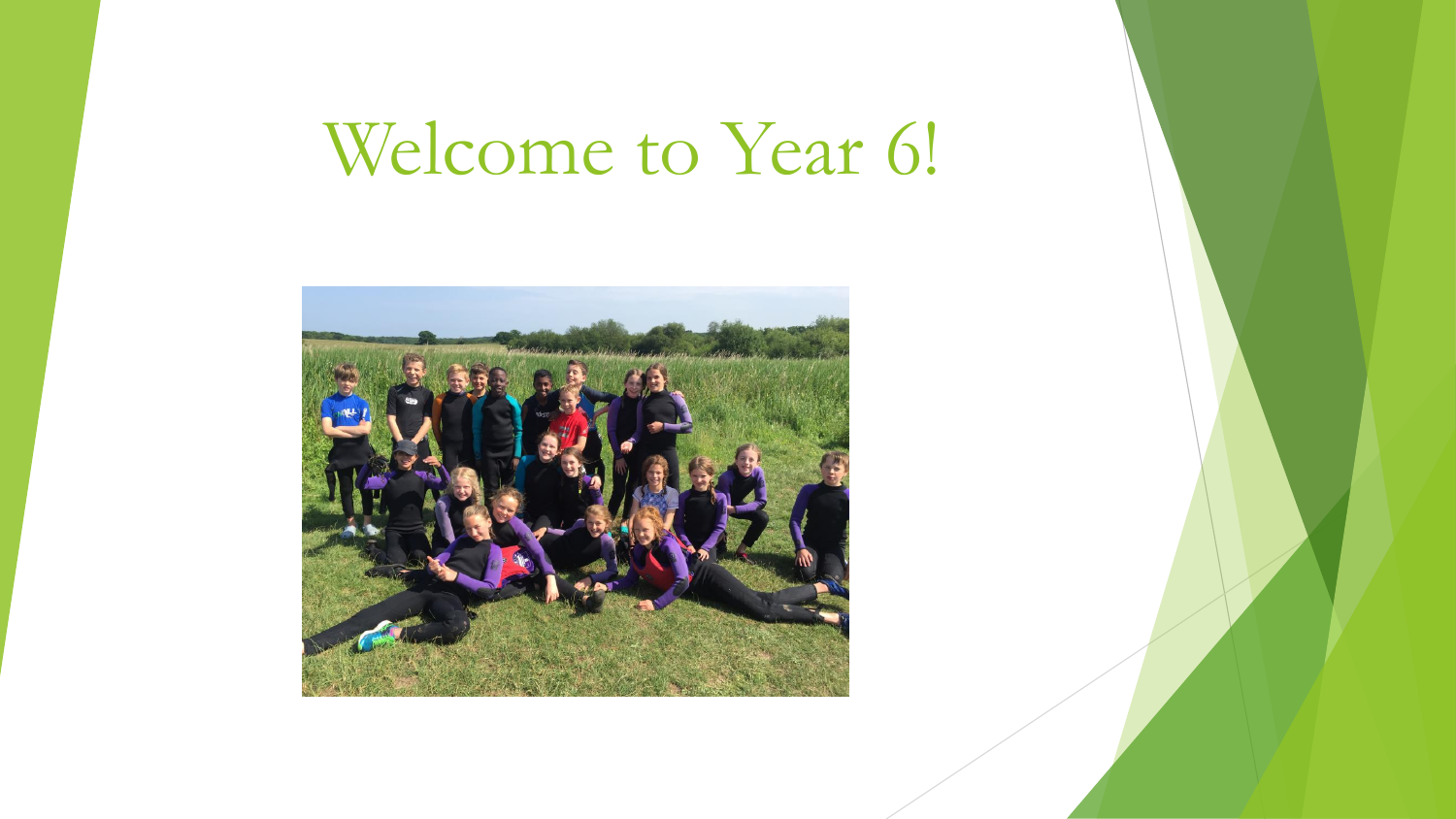## Year 6 team



Mr Heath



Mrs Sormani



Mrs Spence



Miss Prowse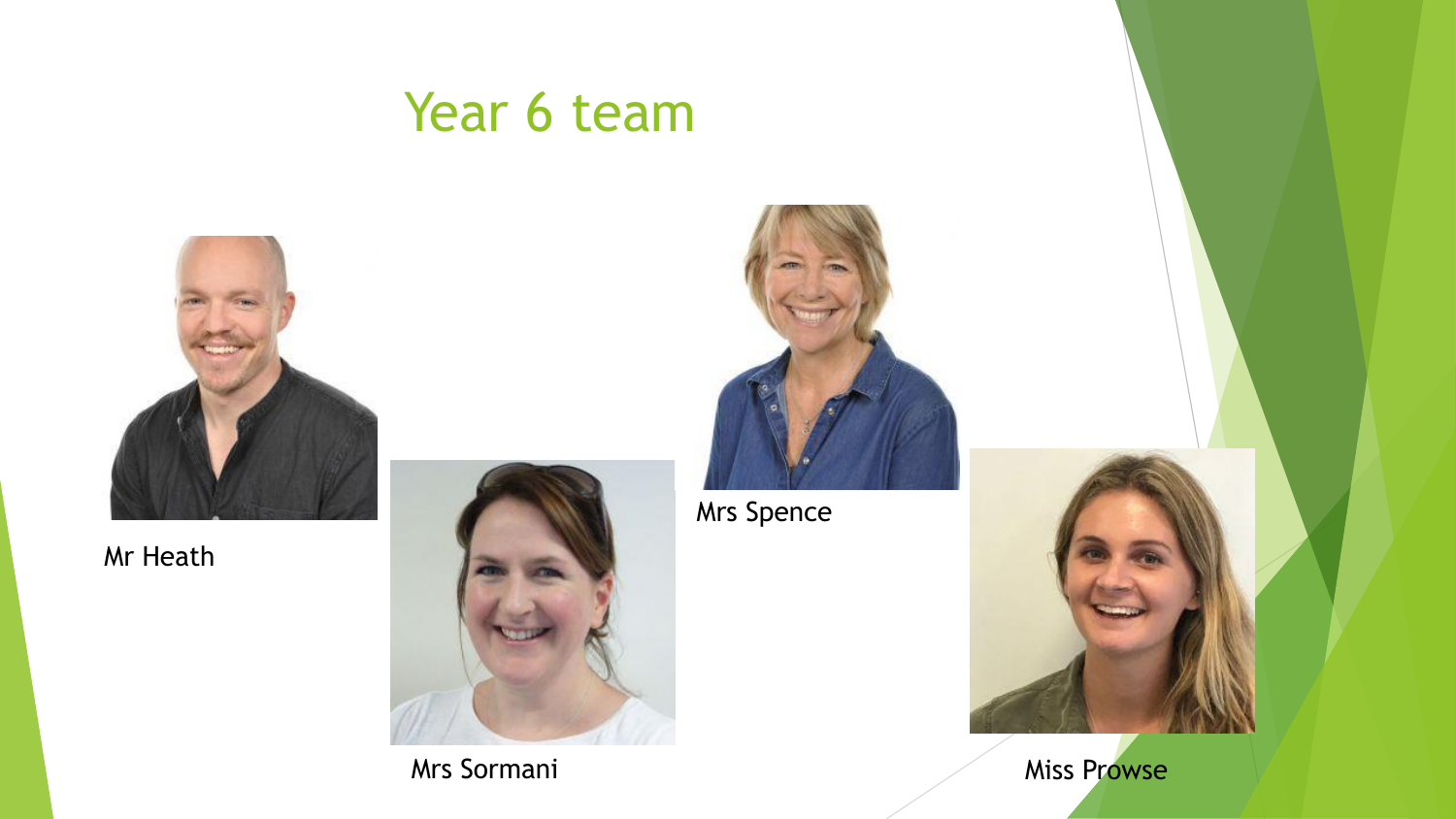#### **Expectations**

- Role model
- Responsibilities
- Black shoes/trainers
- PE kits wear on the day they are doing PE-Monday and Thursday
- Jewellery (studs only) and no nail varnish
- Jumpers and coats
- Homework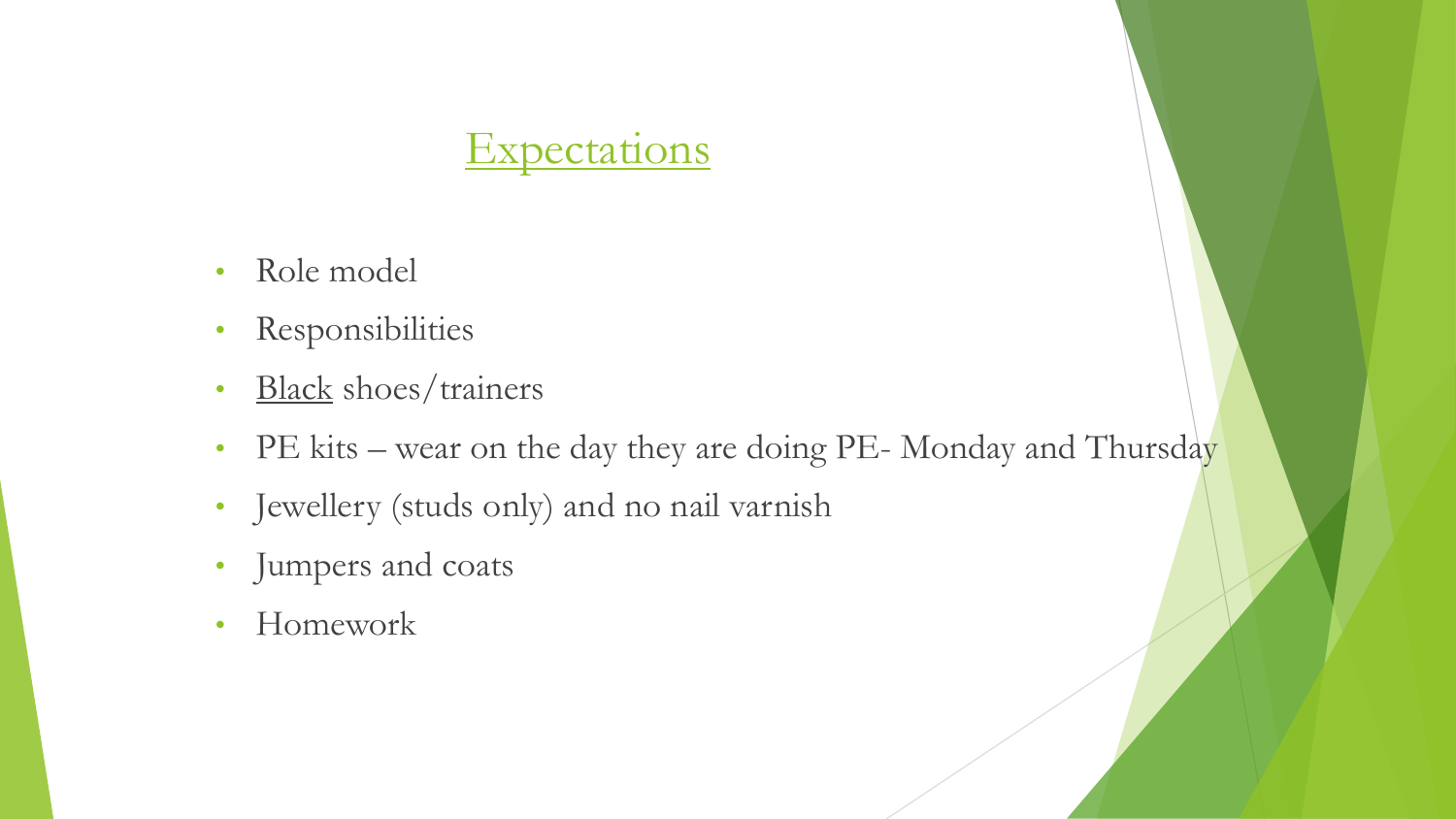#### English

- Wide range of text types for writing and reading
- Handwriting
- Focus on spelling and grammar (SPaG) baseline at start of year
- Editing and redrafting process
- Spelling lessons with log book 6 words per week / random selection tested (peer marked). Pattern on Teams.
- Orange word list
- Reading challenge half term homework and book choice filling in sheet (school)
- Shared reading, audiobooks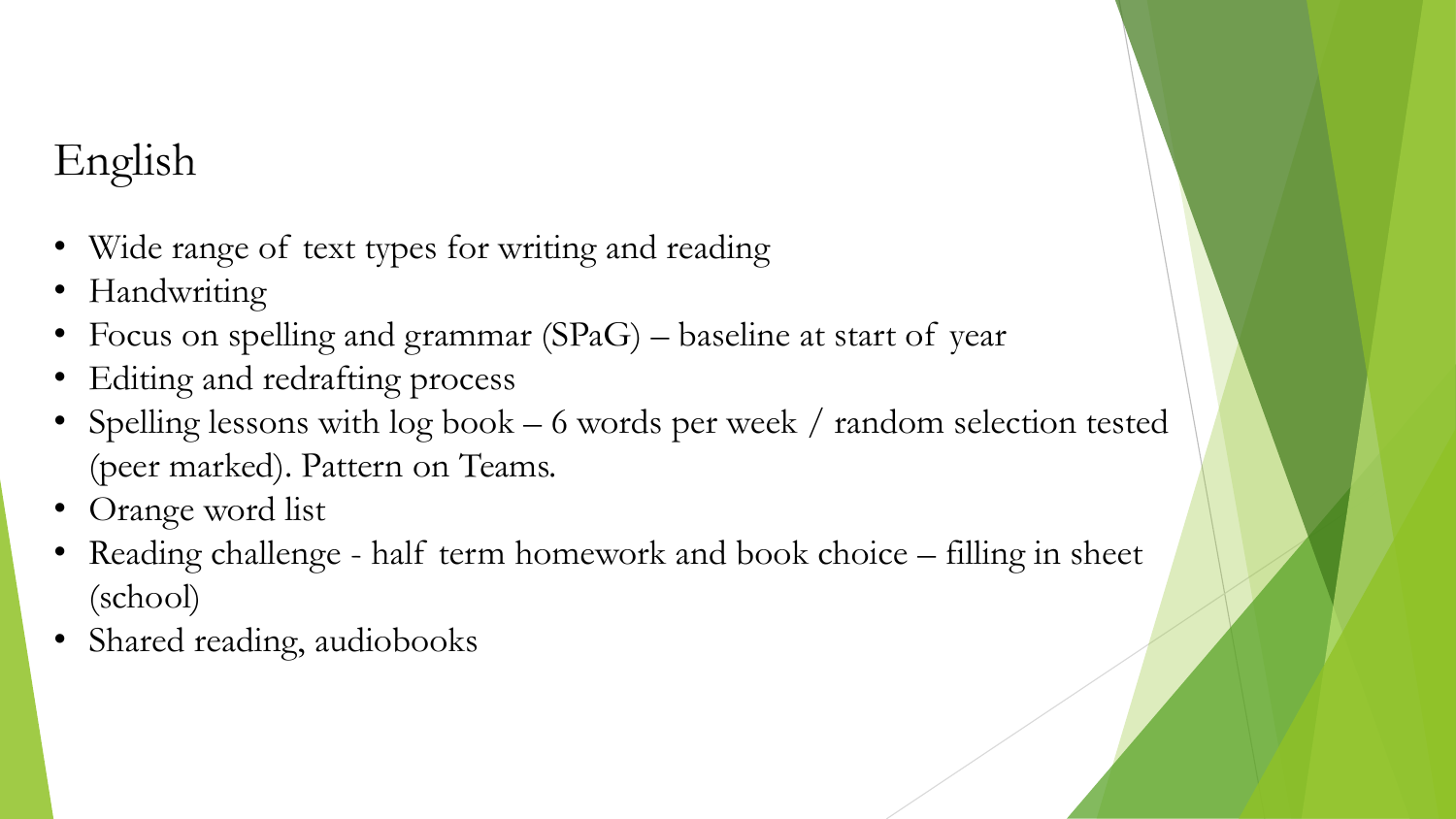#### Maths

- Arithmetic and reasoning completed arithmetic papers will come home each week.
- TIMES TABLES regular practice at home
- 4 operations standard written methods
- Fractions, percentages and decimals
- Ratio and proportion
- Algebra
- Problem solving and reasoning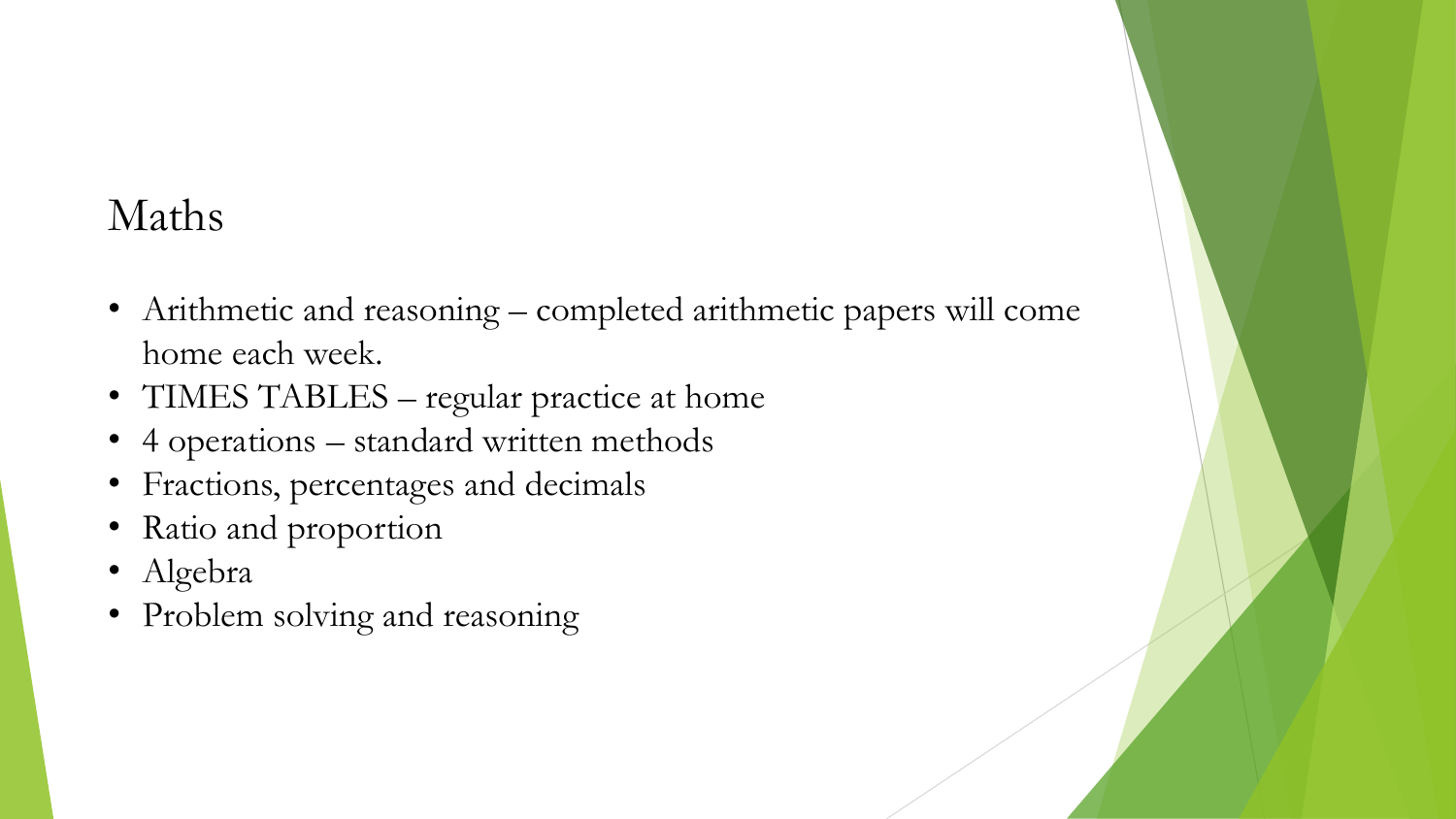#### Science

- Animals including humans
- Light
- Evolution and inheritance
- Classification
- Electricity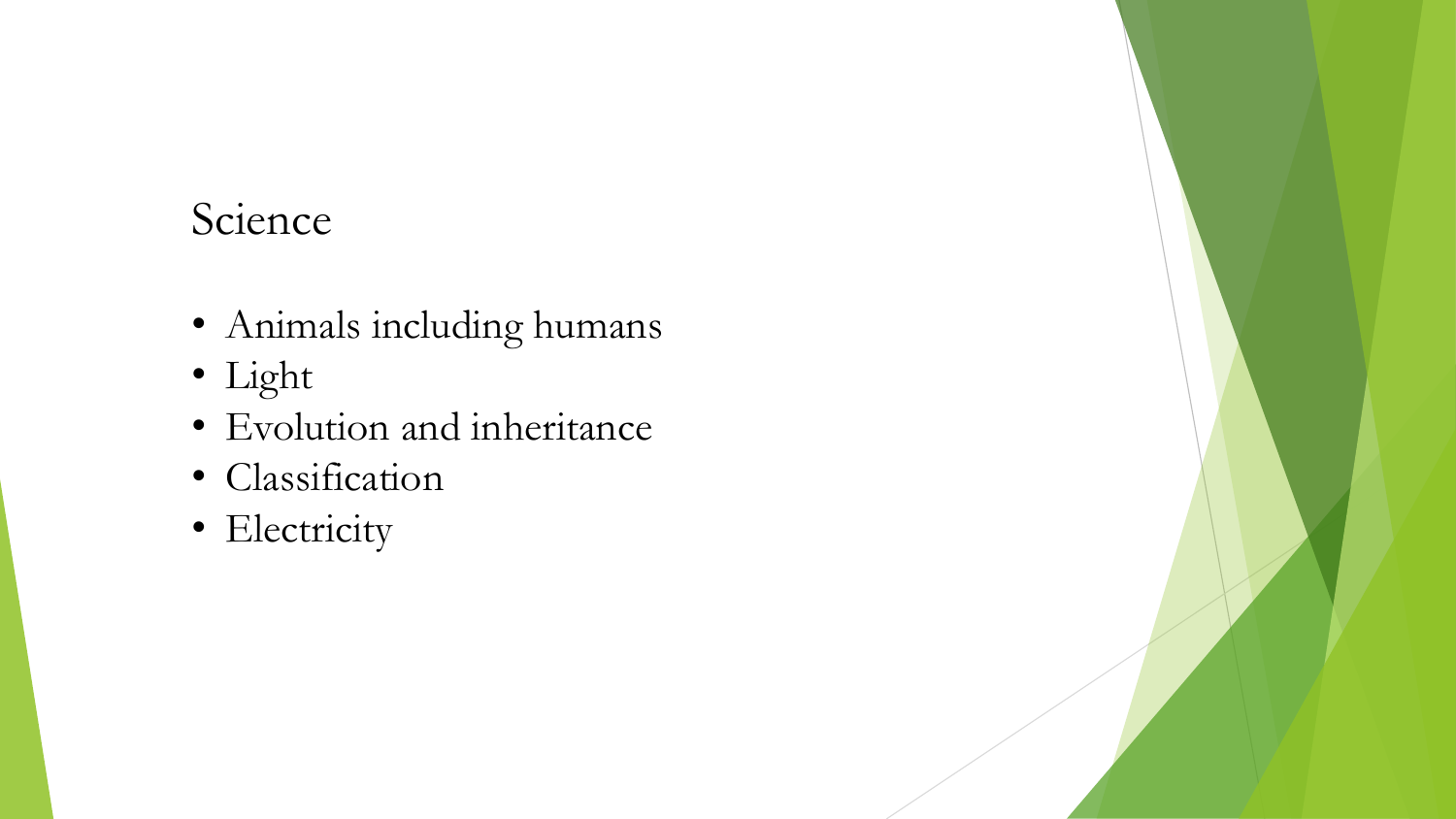## **Homework**

- Weekly Maths and English
	- Given out as a booklet at the beginning of the term.
	- Brought in on a Thursday (answers will not be given)
- In school support speak to Class Teacher on Monday
- Spellings
- Times Tables
- Reading
- Communication book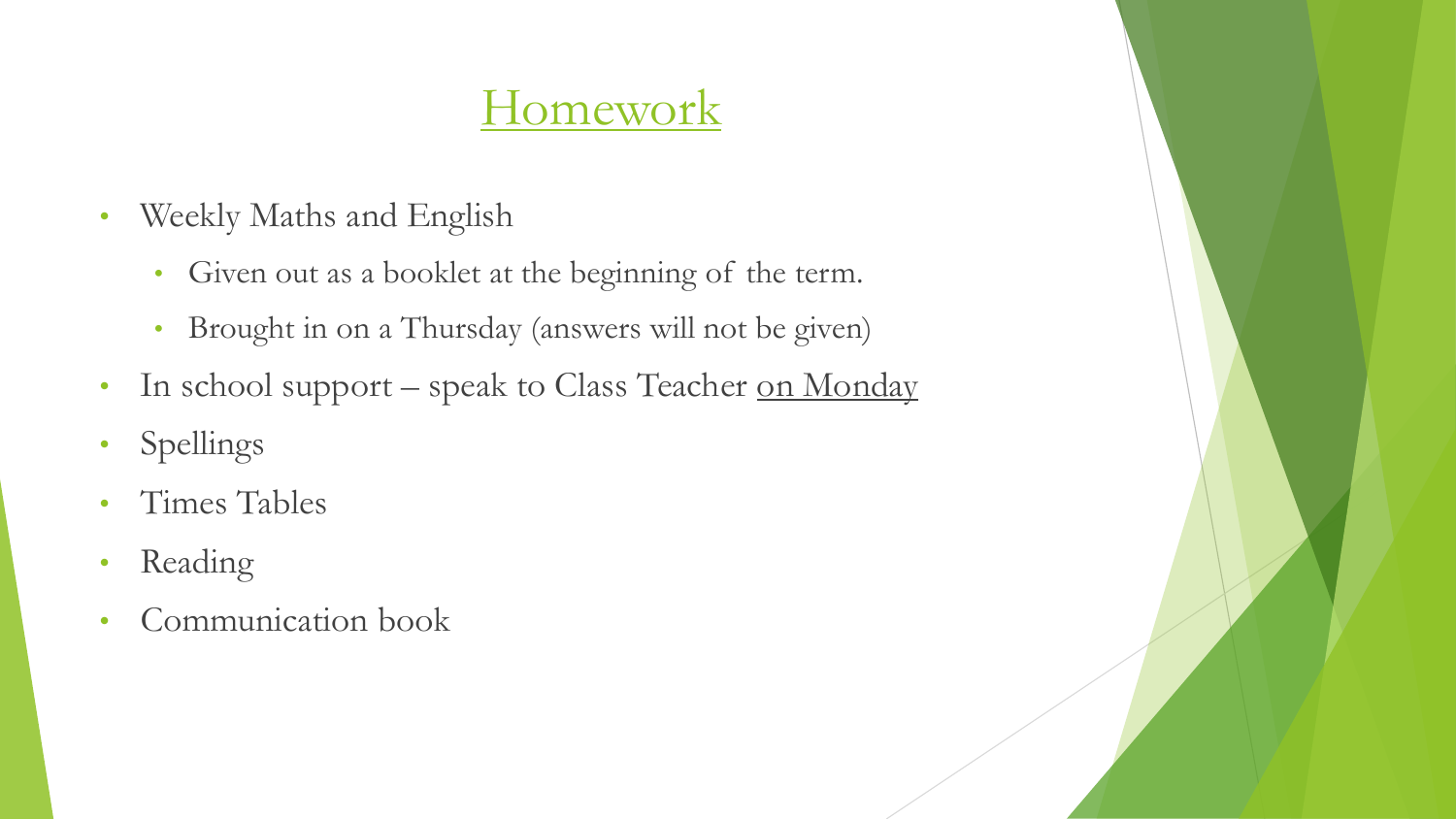# Guest speakers

We would be delighted if any parent or relative could spare the time to talk to Year 6 about their job, faith or special interest.

The smallest talk can be hugely inspiring for the children so please contact us via their home/school book or email.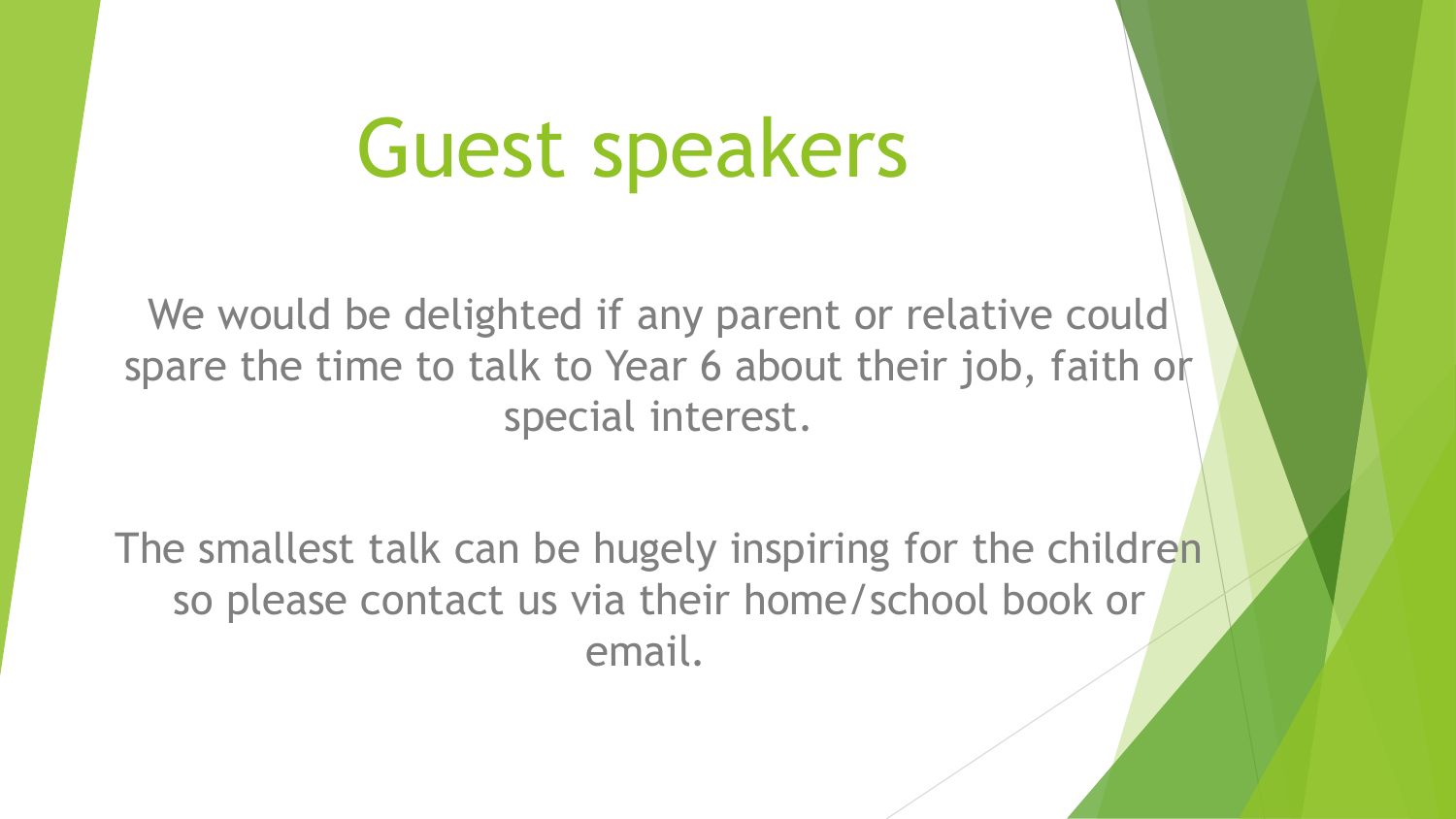### Secondary school applications

- The deadline for these is the end of October.
- Check the **Bristol City Council website**, or individual schools' websites, for details on applications.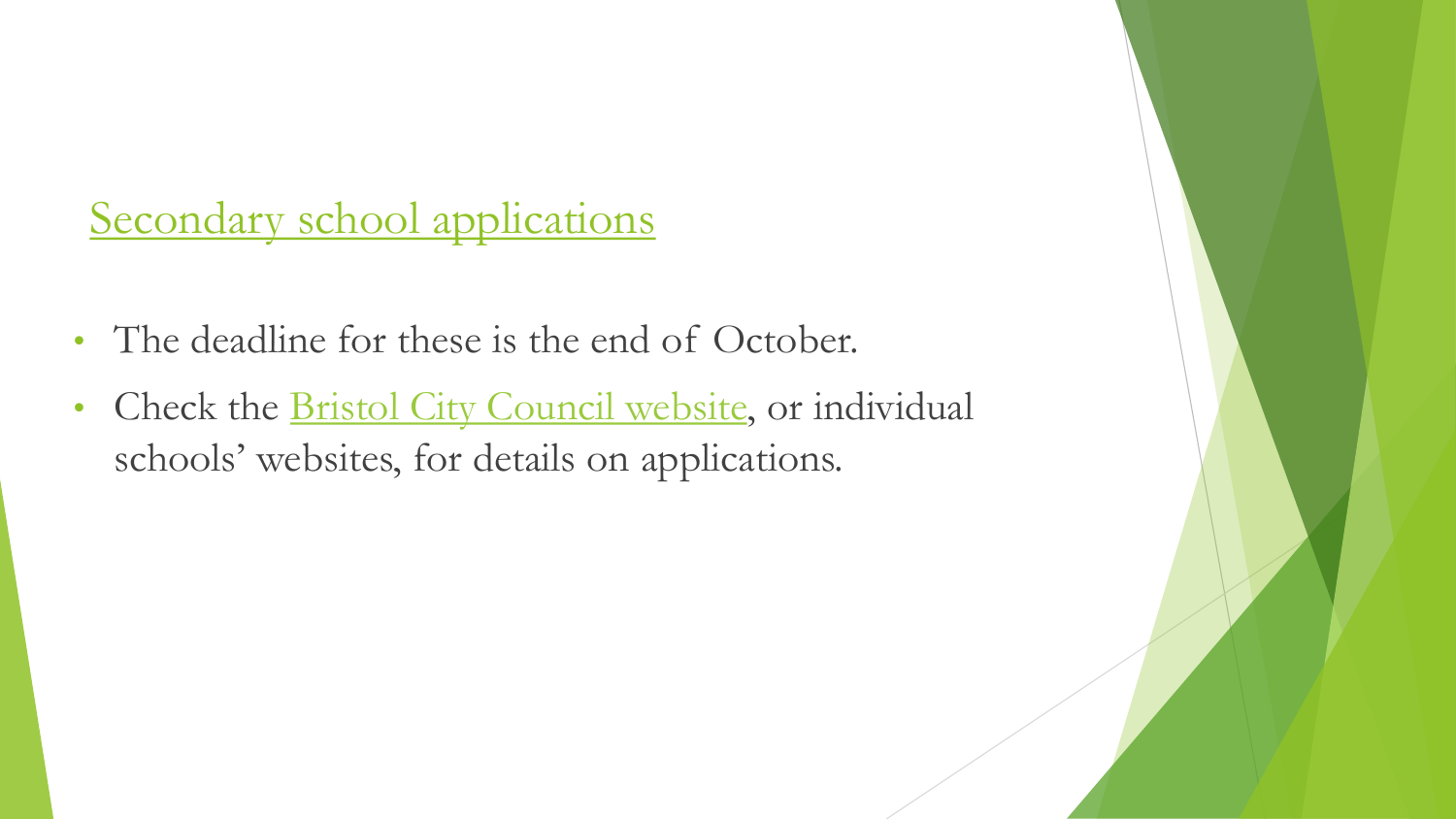### Residential Trips

- It is our aim that <u>every</u> child in year 6 experiences this special week away, where personal challenges are set and met and also your child grows in confidence and independence.
- As this is during the school term, the trip forms an essential and integral part of our varied curriculum.
- This year's trip will be to Kilve Court in Somerset, from 23rd to 27th May 2022

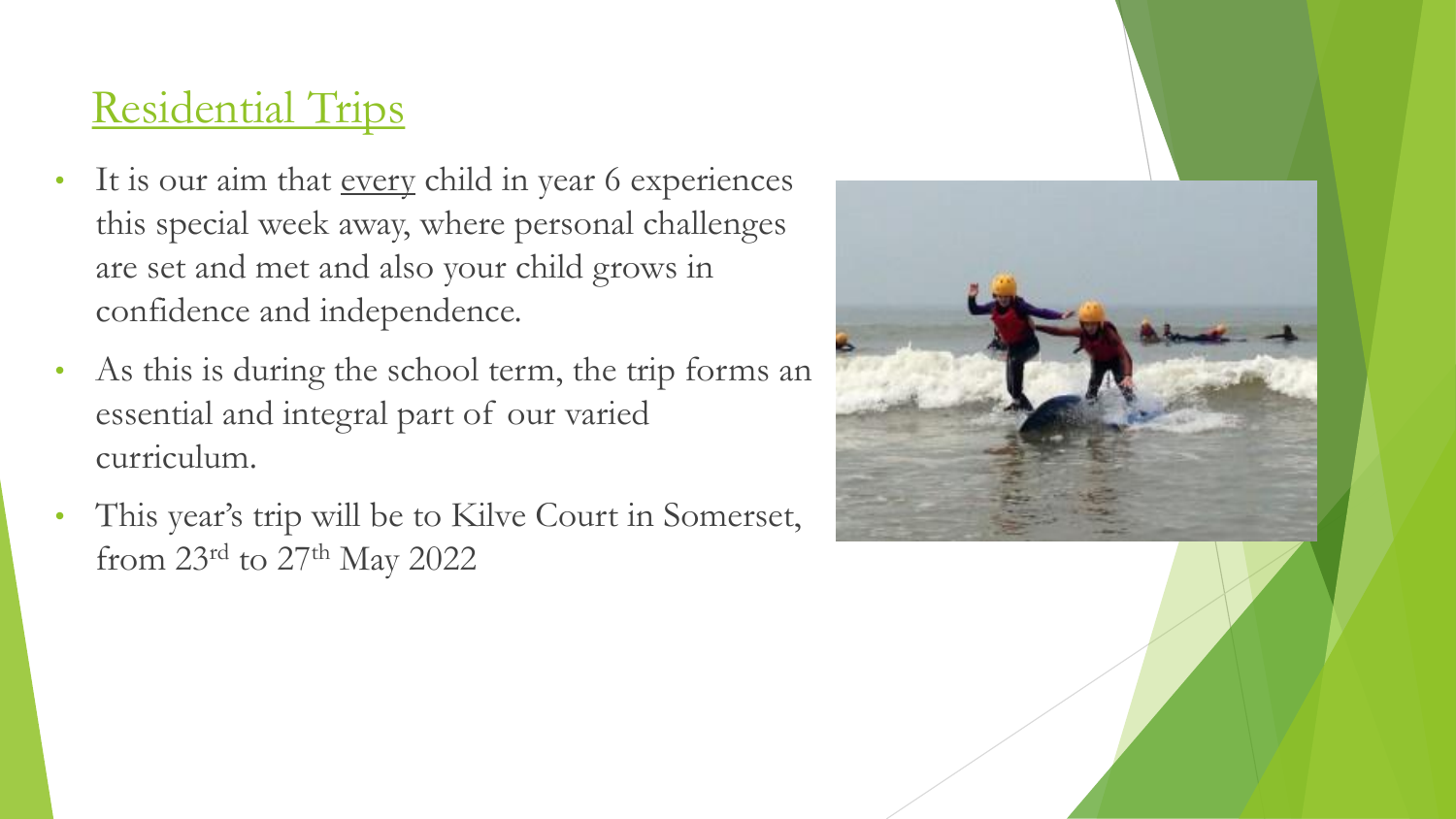# Other trips/ visitors

• In July, we will be doing Life Skills at the Create Centre.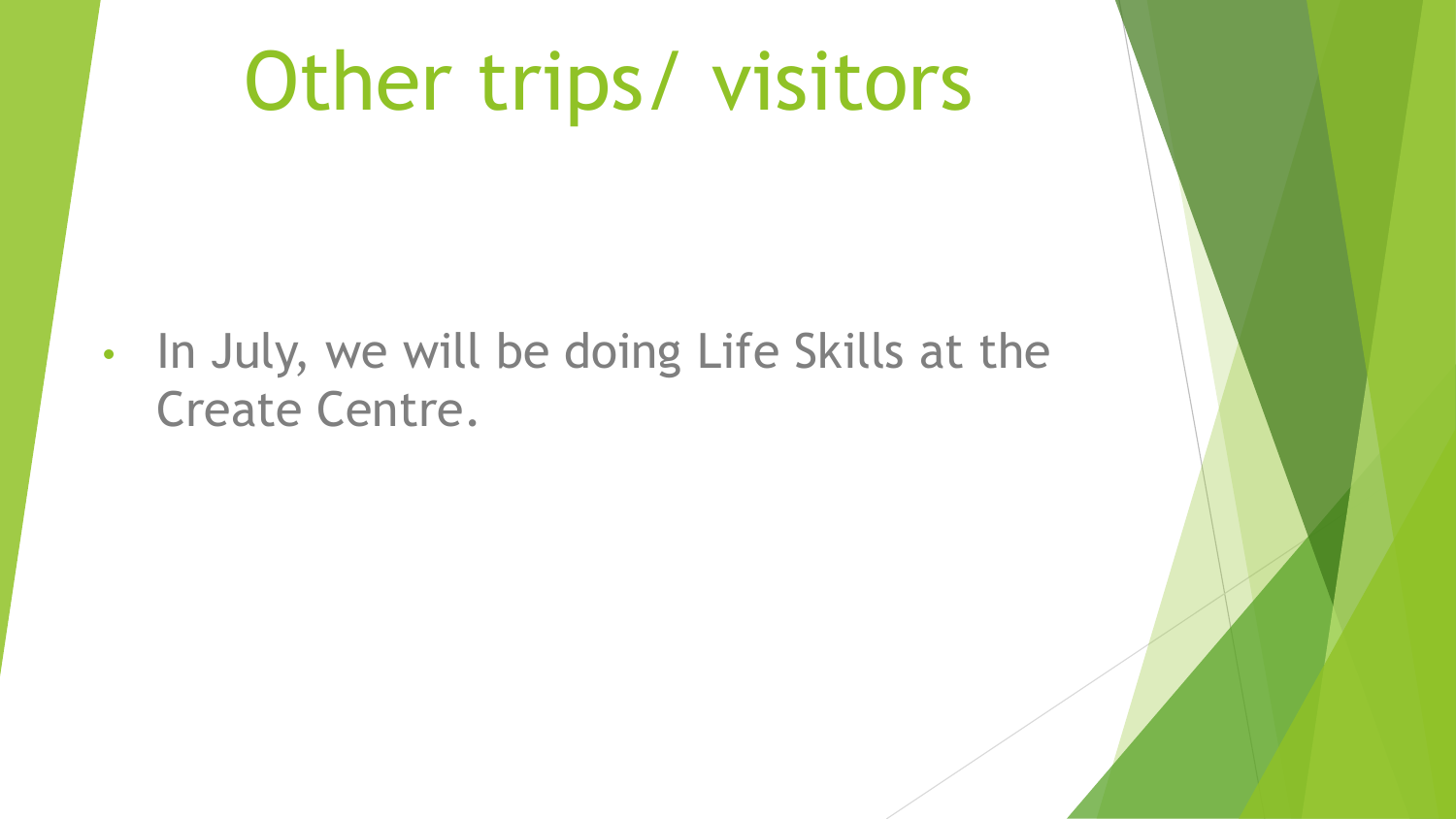#### AOB

- Past SATs papers **please** don't use any from the last 7 years
- Social media Whatsapp and age appropriate sites
- Mobile phones-signed letter for use of phone only for children walking home alone while off school grounds.
- Weekly updates on Teams will provide the lesson plans and resources for the subjects that have been timetabled that week.
- Getting in touch:
	- Communication book
	- Email school office
- Class Reps
- ELLI/ YETI-